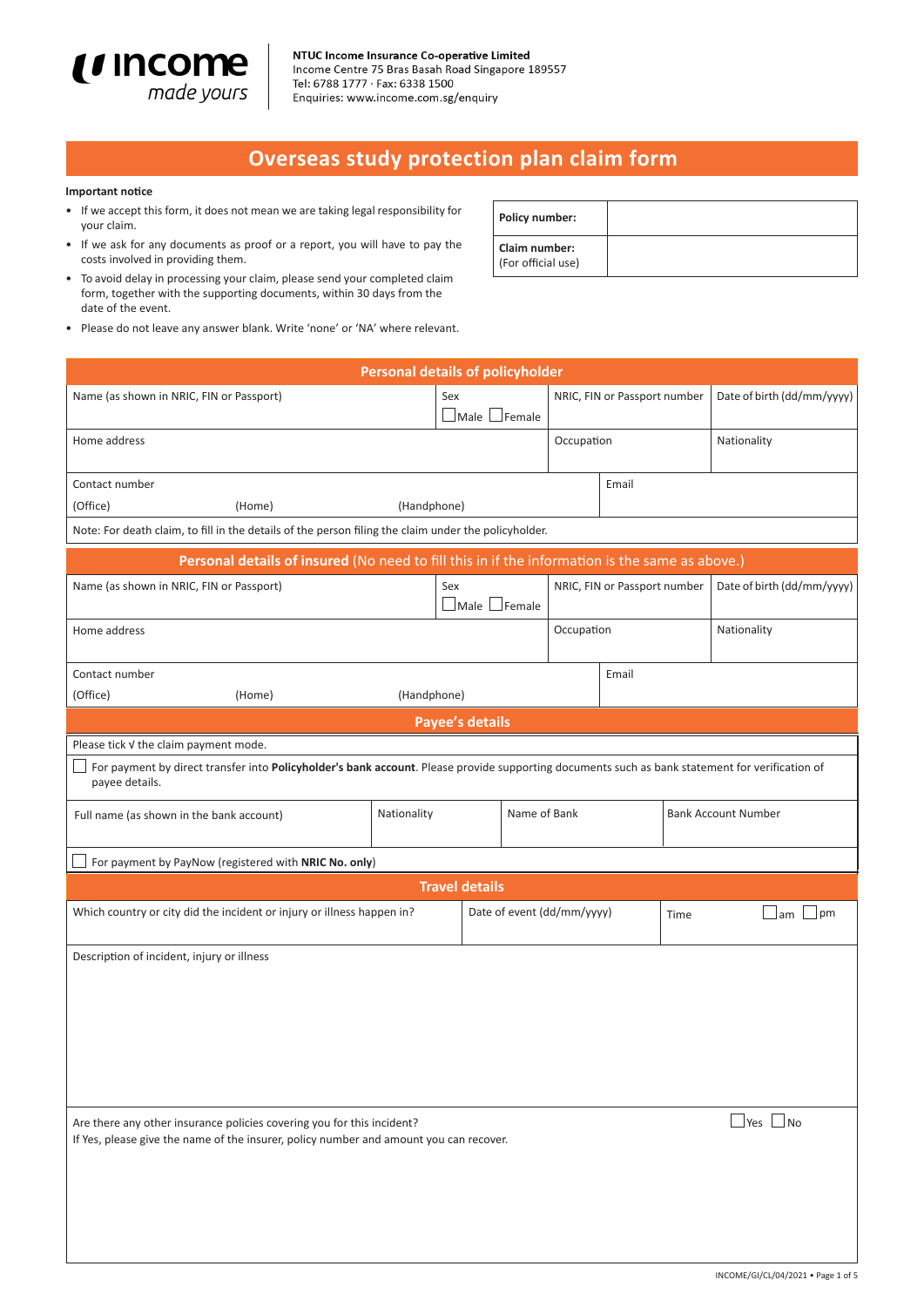|              |                                                                                                      | <b>Type of claim</b>                                                                                                                                                                                                    |
|--------------|------------------------------------------------------------------------------------------------------|-------------------------------------------------------------------------------------------------------------------------------------------------------------------------------------------------------------------------|
|              |                                                                                                      | Please tick the types of claim you are sending us and the documents you are attaching for this claim. We may ask for more documents to assess the claim.                                                                |
| $\mathbf{1}$ | $\Box$ Personal accident $\Box$ Medical expenses                                                     |                                                                                                                                                                                                                         |
|              | Supporting documents needed (or attached):                                                           |                                                                                                                                                                                                                         |
|              |                                                                                                      | Flight itinerary, boarding pass or passport stamp which shows the date of departure and return to Singapore                                                                                                             |
|              |                                                                                                      | Original final hospital or medical or ambulance bills and receipts<br>Medical report or inpatient discharge summary (stating clearly the start date, cause, extent of permanent disability (if this applies) and nature |
|              | of injury or illness)                                                                                |                                                                                                                                                                                                                         |
|              | Police or accident report (accident claim only)                                                      |                                                                                                                                                                                                                         |
|              | employer)                                                                                            | A copy of the reimbursement letter or discharge voucher from the insurer or employer (if there is a previous refund from another insurer or                                                                             |
|              |                                                                                                      | Death certificate or autopsy report or toxicological report or coroner's findings (death claim only)                                                                                                                    |
|              |                                                                                                      | Proof of policyholder's or person claiming's relationship with the person who has died (death claim only)                                                                                                               |
|              | Policyholder or person claiming                                                                      | <b>Documents needed</b>                                                                                                                                                                                                 |
|              | Husband or wife                                                                                      | Marriage certificate                                                                                                                                                                                                    |
|              | Parent<br>Child                                                                                      | Birth certificate of person who died<br>Birth certificate of policyholder or person claiming                                                                                                                            |
|              | Brother or sister                                                                                    | Birth certificates of person who has died and policyholder or person claiming                                                                                                                                           |
|              |                                                                                                      |                                                                                                                                                                                                                         |
| a.           | Nature and extent of injury or illness                                                               |                                                                                                                                                                                                                         |
|              |                                                                                                      |                                                                                                                                                                                                                         |
|              |                                                                                                      |                                                                                                                                                                                                                         |
| b.           | Have your treatment been completed?<br>If No, please say when treatment is expected to be completed. | $\exists$ Yes<br>No                                                                                                                                                                                                     |
|              |                                                                                                      |                                                                                                                                                                                                                         |
| c.           | Amount you want to claim                                                                             |                                                                                                                                                                                                                         |
|              |                                                                                                      |                                                                                                                                                                                                                         |
| d.           |                                                                                                      | Have you ever suffered from or been recommended to receive treatment from this injury, illness or a similar condition before? $\Box$ Yes $\Box$ No                                                                      |
|              |                                                                                                      |                                                                                                                                                                                                                         |
|              |                                                                                                      |                                                                                                                                                                                                                         |
|              | Name and address of doctor consulted _                                                               |                                                                                                                                                                                                                         |
|              |                                                                                                      |                                                                                                                                                                                                                         |
| 2            | Study interruptions   Compassionate visit                                                            |                                                                                                                                                                                                                         |
|              | Supporting documents needed (or attached):<br>Copy of hospital bill or death certificate             |                                                                                                                                                                                                                         |
|              |                                                                                                      | Proof of insured's relationship with the person in hospital or who has died                                                                                                                                             |
|              | <b>Insured</b>                                                                                       | <b>Documents needed</b>                                                                                                                                                                                                 |
|              | Husband or wife                                                                                      | Marriage certificate                                                                                                                                                                                                    |
|              | Parent                                                                                               | Birth certificate of person in hospital or who has died                                                                                                                                                                 |
|              | Child                                                                                                | Birth certificate of insured                                                                                                                                                                                            |
|              | Brother or sister                                                                                    | Birth certificate of insured and person in hospital or who has died                                                                                                                                                     |
|              |                                                                                                      |                                                                                                                                                                                                                         |
|              | Original invoice for purchase of air ticket                                                          |                                                                                                                                                                                                                         |
|              | Copy of air ticket and original boarding passes                                                      |                                                                                                                                                                                                                         |
|              | Original invoice for tuition fee paid                                                                |                                                                                                                                                                                                                         |
| a.           | Amount you want to claim                                                                             |                                                                                                                                                                                                                         |
|              |                                                                                                      |                                                                                                                                                                                                                         |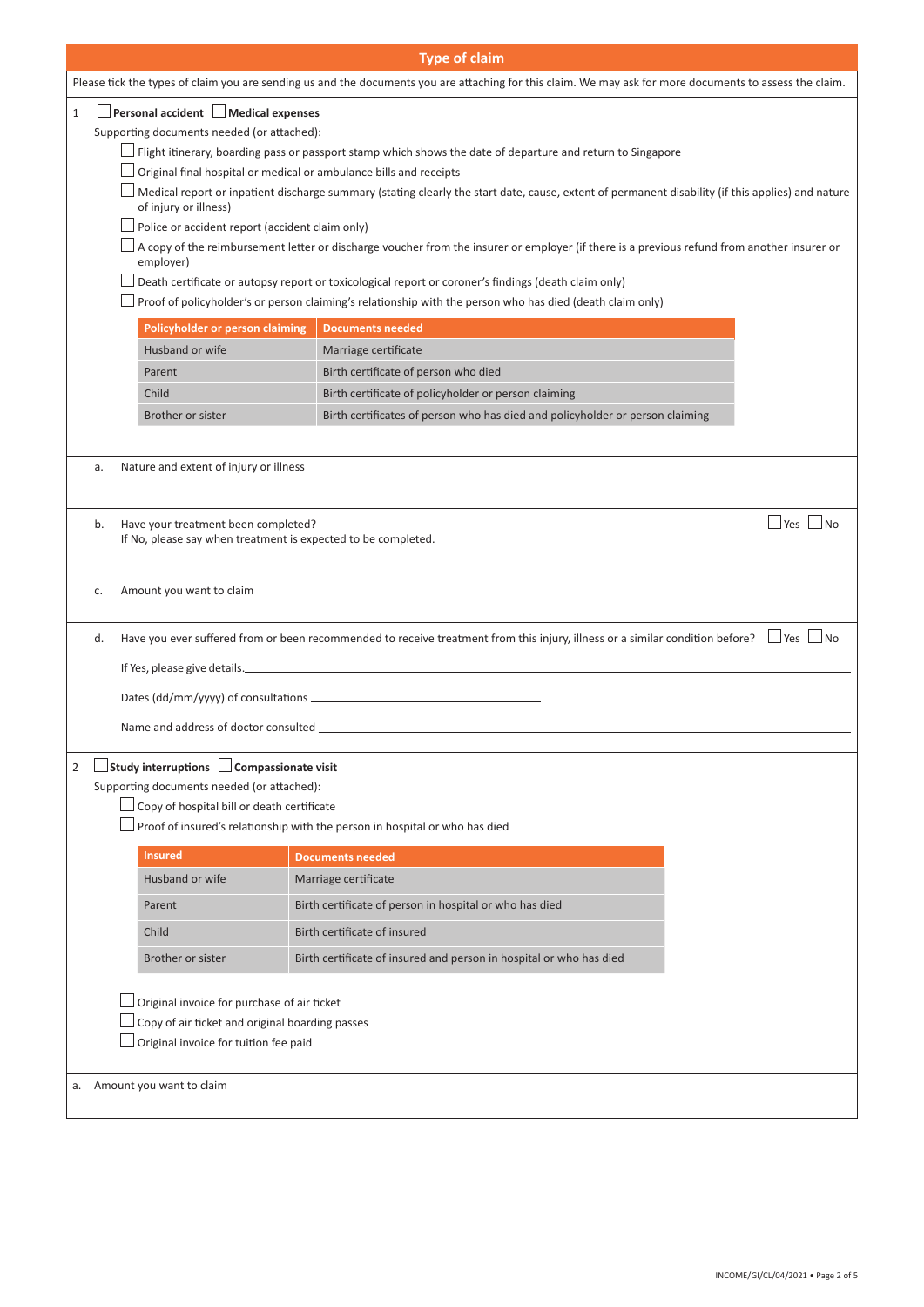|    | Supporting documents needed (or attached):<br>Scheduled and revised flight itinerary, boarding pass or passport stamp which shows the date of departure and return to Singapore                                                                                                                                                                                                                                                                                                                                                                                                                                                                                                                                                      |                                      |                  |                         |                          |                      |              |
|----|--------------------------------------------------------------------------------------------------------------------------------------------------------------------------------------------------------------------------------------------------------------------------------------------------------------------------------------------------------------------------------------------------------------------------------------------------------------------------------------------------------------------------------------------------------------------------------------------------------------------------------------------------------------------------------------------------------------------------------------|--------------------------------------|------------------|-------------------------|--------------------------|----------------------|--------------|
|    | Airline or bus or cruise operator's or their handling agent's confirmation on the cause and length of the travel or baggage delay                                                                                                                                                                                                                                                                                                                                                                                                                                                                                                                                                                                                    |                                      |                  |                         |                          |                      |              |
|    | Delay report and acknowledgement slip (baggage delay claim)                                                                                                                                                                                                                                                                                                                                                                                                                                                                                                                                                                                                                                                                          |                                      |                  |                         |                          |                      |              |
|    | <b>Travel</b>                                                                                                                                                                                                                                                                                                                                                                                                                                                                                                                                                                                                                                                                                                                        |                                      |                  |                         |                          |                      |              |
|    | Original flight number                                                                                                                                                                                                                                                                                                                                                                                                                                                                                                                                                                                                                                                                                                               | Original departure date (dd/mm/yyyy) |                  | Time                    |                          |                      | $am$   $pm$  |
|    | Actual flight number                                                                                                                                                                                                                                                                                                                                                                                                                                                                                                                                                                                                                                                                                                                 | Actual departure date (dd/mm/yyyy)   |                  | Time                    |                          |                      | am $\Box$ pm |
|    | Cause of delay                                                                                                                                                                                                                                                                                                                                                                                                                                                                                                                                                                                                                                                                                                                       |                                      |                  | Length of delay         |                          |                      |              |
|    | Baggage delay                                                                                                                                                                                                                                                                                                                                                                                                                                                                                                                                                                                                                                                                                                                        |                                      |                  |                         |                          |                      |              |
|    | Flight number                                                                                                                                                                                                                                                                                                                                                                                                                                                                                                                                                                                                                                                                                                                        | Flight arrival date (dd/mm/yyyy)     |                  | Flight arrival time     |                          | am                   | $\Box$ pm    |
|    | Baggage collection date (dd/mm/yyyy)                                                                                                                                                                                                                                                                                                                                                                                                                                                                                                                                                                                                                                                                                                 | Place of baggage collection          |                  | Baggage collection time |                          | $\Box$ am $\Box$ pm  |              |
|    | Losing travel documents<br>Supporting documents needed (or attached):<br>Flight itinerary, boarding pass or passport stamp which shows the date of departure and return to Singapore<br>Police report of the lost item (or items)<br>Baggage or personal belonging loss or damage report filed with relevant authorities or service providers                                                                                                                                                                                                                                                                                                                                                                                        |                                      |                  |                         |                          |                      |              |
| a. | Confirmation letter from airlines or travel agent or operator of amount paid as compensation for loss<br>Photographs of damaged item (or items)<br>Copy of diagnostic report from repairer stating the cause and extent of damage<br>Original repair bill or quotation of repair for damaged item (or items) or original purchase receipt or credit-card statement and warranty card<br>of lost or damaged item (or items)<br>Original invoice for the economy-class transport and accommodation expenses incurred to apply to replace the lost passport or travel<br>documents<br>Replacement/passport photograph/travel documents<br>Has this loss or damage been reported to the police or authorities?<br>If No, please say why. |                                      |                  |                         |                          | $\Box$ Yes $\Box$ No |              |
| b. | Did you receive any compensation from the service provider? (eg. Airline, cruise company, etc)<br>If yes, please provide details on the compensation or cash settlement amount received:<br>If no, please provide evidence of denial compensation form the service provider.                                                                                                                                                                                                                                                                                                                                                                                                                                                         |                                      |                  |                         |                          | $Yes$ No             |              |
| c. | Can the damaged item (or items) be repaired?<br>If No, please provide a copy of the diagnostic report to confirm damaged item (or items) beyond repair.                                                                                                                                                                                                                                                                                                                                                                                                                                                                                                                                                                              |                                      |                  |                         |                          | $\Box$ Yes $\Box$ No |              |
|    | Description of damaged or lost item (or items)                                                                                                                                                                                                                                                                                                                                                                                                                                                                                                                                                                                                                                                                                       | Original purchase price              | Date of purchase | Receipt (Yes/No)        | Amount you want to claim |                      |              |
|    |                                                                                                                                                                                                                                                                                                                                                                                                                                                                                                                                                                                                                                                                                                                                      |                                      |                  |                         |                          |                      |              |
|    |                                                                                                                                                                                                                                                                                                                                                                                                                                                                                                                                                                                                                                                                                                                                      |                                      |                  |                         |                          |                      |              |
|    |                                                                                                                                                                                                                                                                                                                                                                                                                                                                                                                                                                                                                                                                                                                                      |                                      |                  |                         |                          |                      |              |
|    |                                                                                                                                                                                                                                                                                                                                                                                                                                                                                                                                                                                                                                                                                                                                      |                                      |                  |                         |                          |                      |              |
|    |                                                                                                                                                                                                                                                                                                                                                                                                                                                                                                                                                                                                                                                                                                                                      |                                      |                  |                         |                          |                      |              |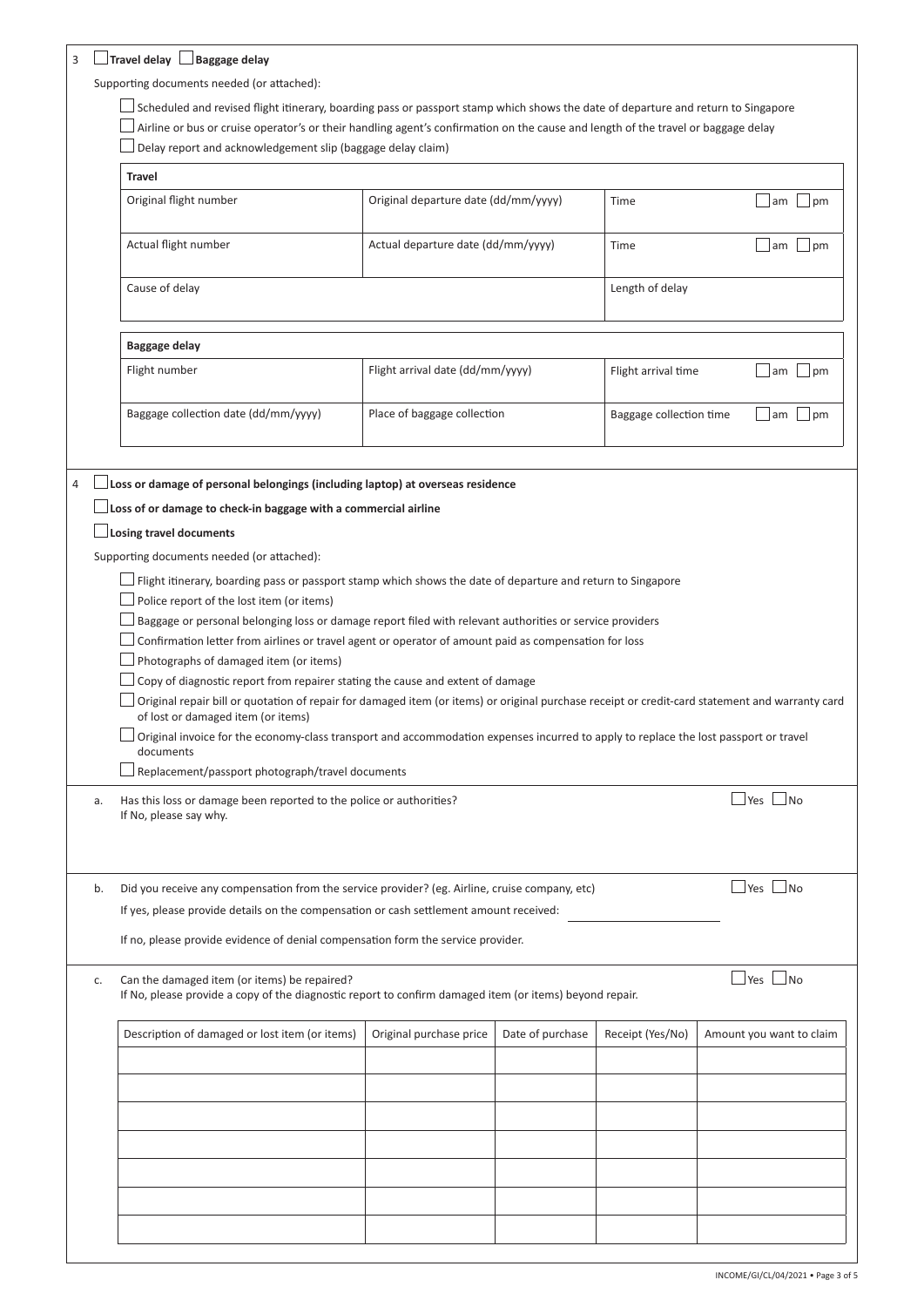#### 5 Other sections

For any other claim which does not fall within the sections shown above, please provide details of the claim. If there is not enough space below, please attach another page.

## **Personal Data Use Statement**

By providing the information and submitting this application or transaction, I/we consent and agree to NTUC Income Insurance Co-operative Limited ("Income"), its representatives, agents, relevant third parties, Income's appointed insurance intermediaries and their respective third party service providers and representatives (collectively "Income Parties") (referred to in Income's Privacy Policy at http://www.income.com.sg/privacy-policy) to collect, use, and disclose any personal data in this form or obtained from other sources, including existing personal data provided and any future updates, (collectively "personal data") for the purposes of processing and administering my/our insurance application or transaction, providing me/us with financial advice and/or recommendation on products and services, managing my/our relationship and policies with Income including sending me/us corporate communications and notices on updates and servicing, research and data analytics, and in the manner and for the purposes described in Income's Privacy Policy.

Where the personal data of another person(s) (for example, personal data of my family, employee, payee/payer or beneficiary) is provided by me/us or from other sources to Income Parties, I/we represent and warrant that:

- I/we have obtained their consent for the collection, disclosure and use of their personal data; and
- I am/we are authorised to give any authorisation, approval and consent on their behalf to collect, use or disclose, their personal data,

for the purposes as set out in this Personal Data Use Statement.

For the purpose of this application and any claim in connection with my/our policy(ies) with Income, I/we also authorise, agree and consent to (whether this application or transaction is accepted or refused) the following: